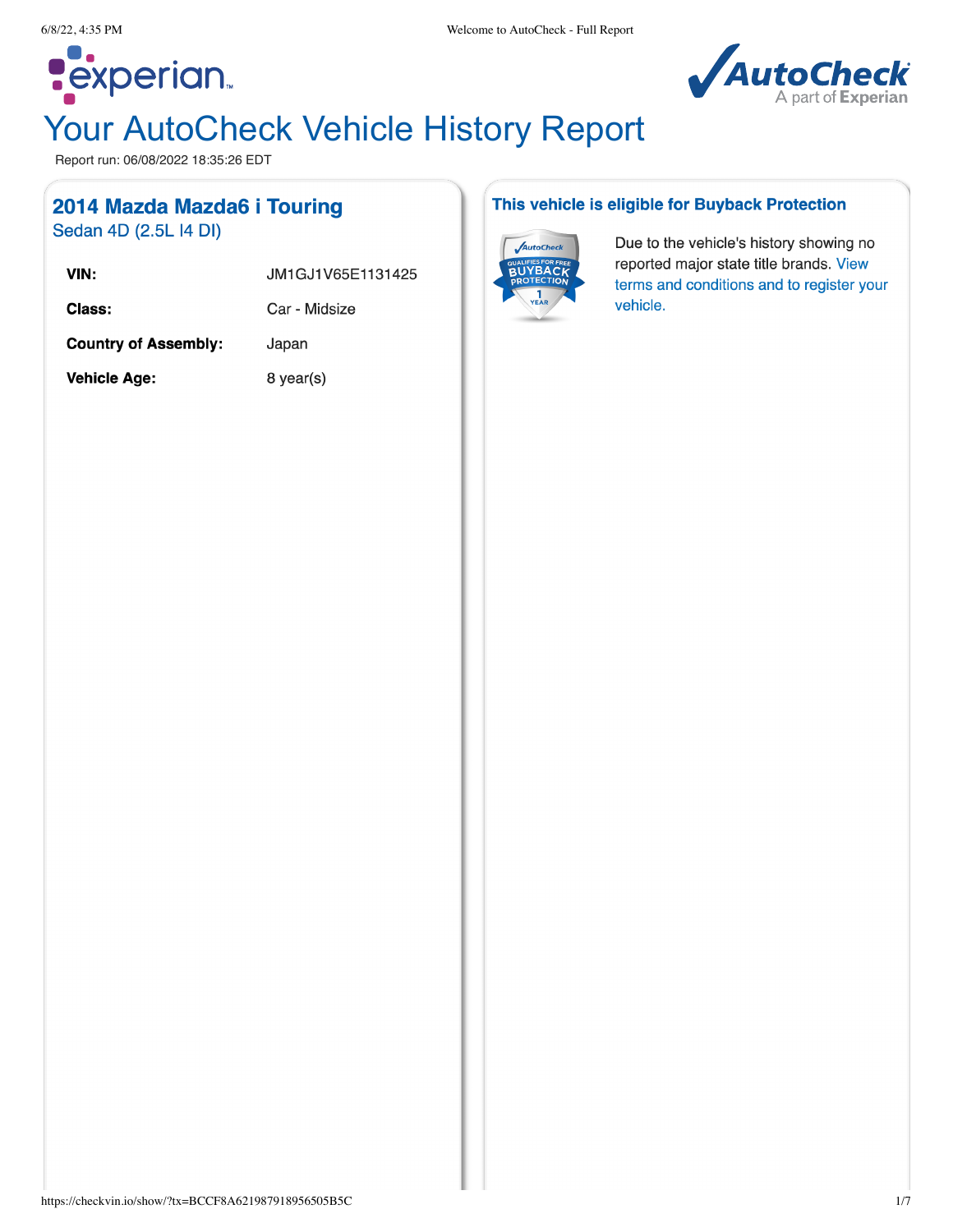### YOUR VEHICLE AT A GLANCE



#### This vehicle's AutoCheck Score: 88

Other comparable 2014 vehicles in the Car - Midsize typically score between 79-89.

The patented AutoCheck score predicts the likelihood a car will be on the road in 5 years. It compares vehicles of similar age and class based on a scale of 1-100. The AutoCheck score is based on a proprietary model to help you understand a vehicles predicted reliability as it pertains to age, number of owners, accidents and other vehicle history factors.

| No State Title Brand Reported                                    |
|------------------------------------------------------------------|
| No Accident Reported<br>No Air Bag Deployed                      |
| No Other Damage Reported                                         |
| Other Title Brand or Specific Event Reported                     |
| No Odometer Problem(s) Reported<br>Last Odometer Reading: 38,048 |
| No Open Recall(s) Reported                                       |
| Service & Repair Information Reported                            |

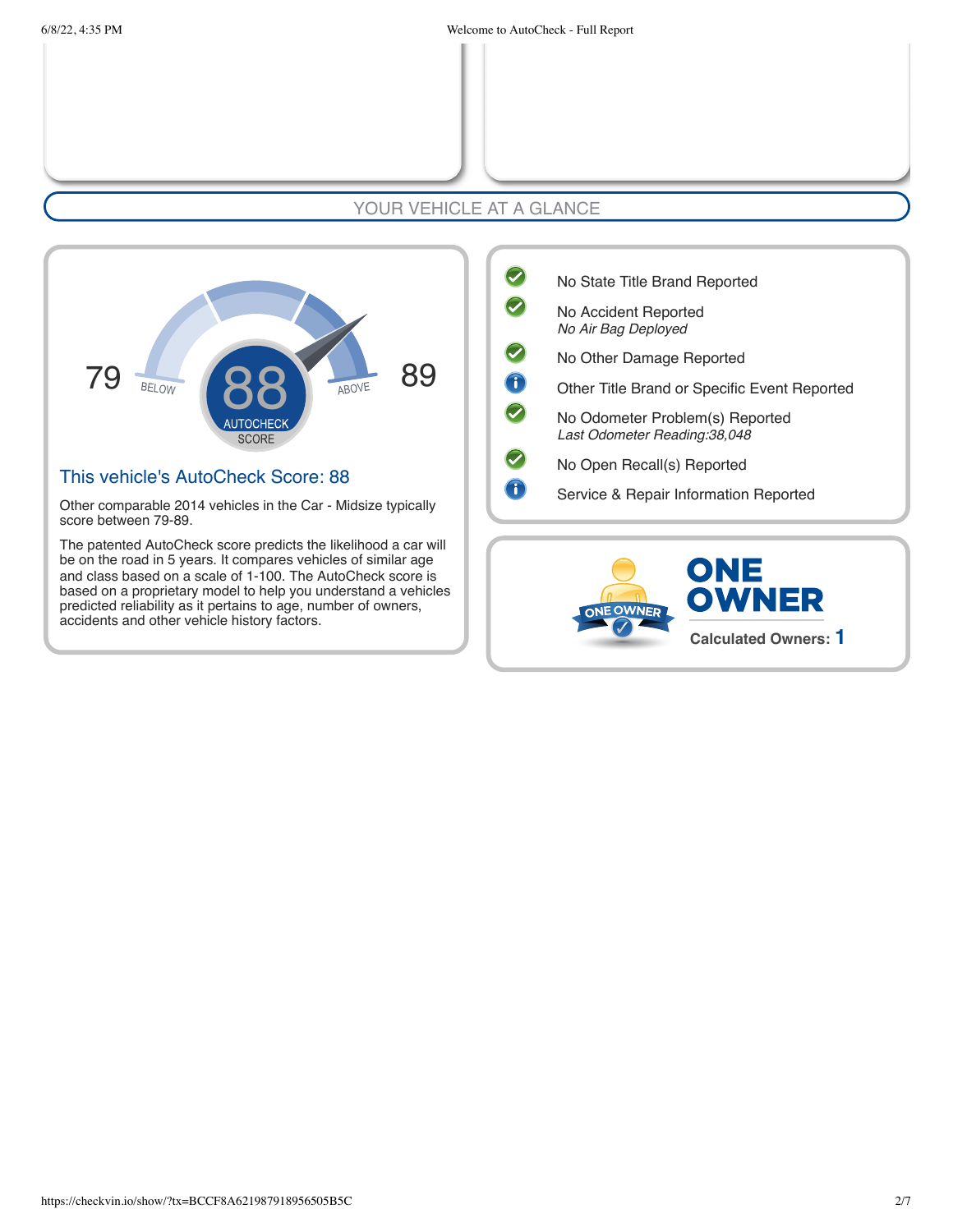

#### Vehicle Usage

**Vehicle Use: There is indication of the below usage(s) for this vehicle**

Personal | Fleet | Rental | Lease | Taxi | Livery | Police | Government | Drivers Ed | Commercial

### <span id="page-2-0"></span>Major State Title Brand Check

Your Vehicle Checks Out: No major state title brand has been reported by the state Division of Motor Vehicles (DMV). Your vehicle is qualified for the AutoCheck Buyback Protection Program. [Terms and conditions.](http://www.autocheck.com/vehiclehistory/autocheck/en/buyback-protection) Register here.



| 0 Problem(s) Reported | <b>Major State Title Areas Checked</b> |
|-----------------------|----------------------------------------|
|                       | No fire brand                          |
|                       | No hail brand                          |
|                       | No flood brand                         |
|                       | No junk or scrapped brand              |
|                       | No manufacturer buyback                |
|                       | No lemon brand                         |
|                       | No salvage brand                       |
|                       | No rebuilt or rebuildable brand        |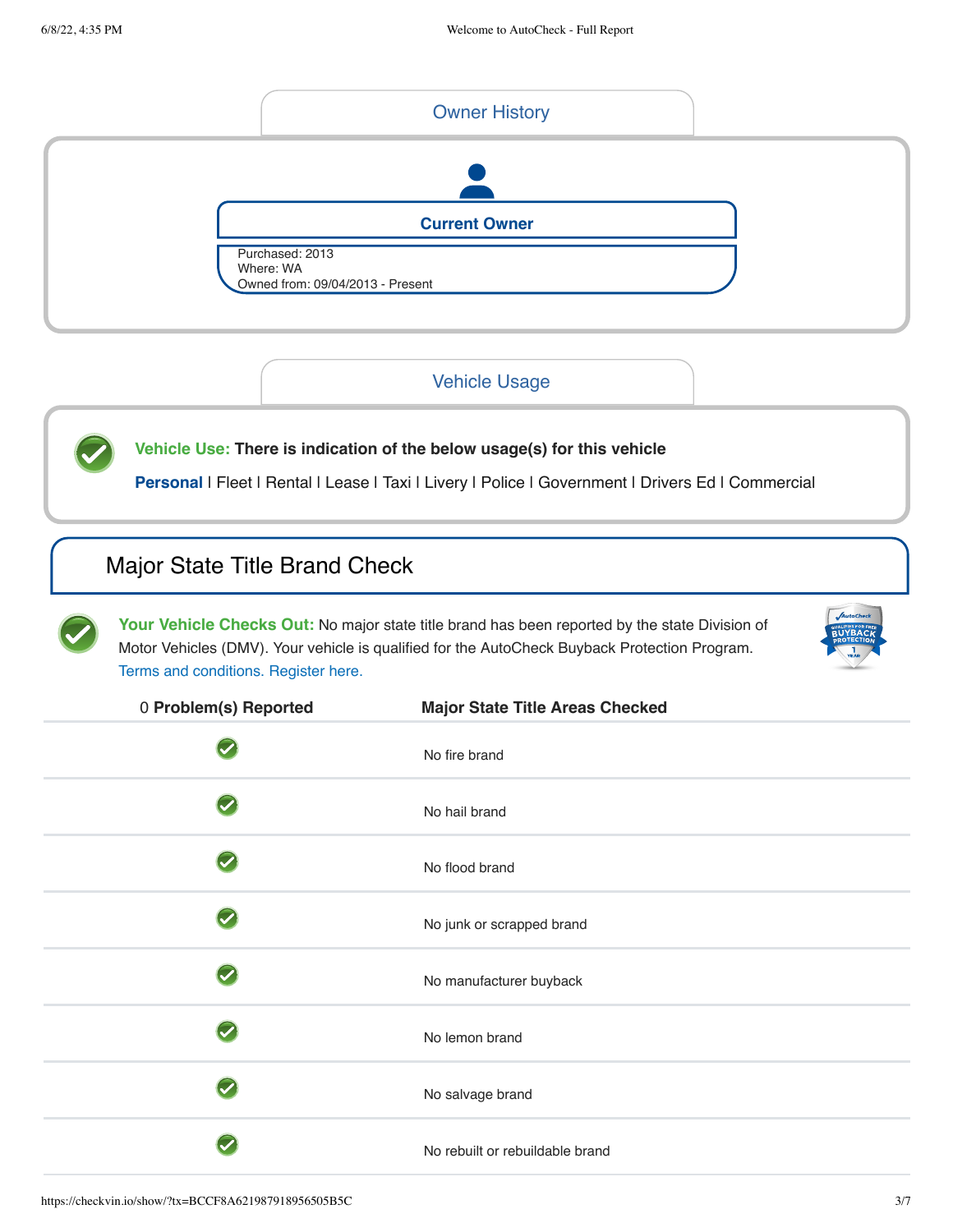

# <span id="page-3-0"></span>Accident Check

**Your Vehicle Checks Out:** AutoCheck has not received any accident records from government sources and independent agencies on this vehicle. Not all accidents are reported to AutoCheck.

<span id="page-3-1"></span>





**NO ACCIDENT**<br>FOUND ON RECORD

| 0 Problem(s) Reported | <b>Other Problem Areas Checked</b>                   |
|-----------------------|------------------------------------------------------|
|                       | No non-title fire damaged record                     |
|                       | No non-title hail damaged record                     |
|                       | No non-title flood damaged record                    |
|                       | No auction junk or scrapped record                   |
|                       | No auction rebuilt or rebuildable record             |
|                       | No salvage auction record                            |
|                       | No damaged or major damage incident record           |
|                       | No structural damage or structural alteration record |
|                       | No recycling facility record                         |
|                       | No crash test record                                 |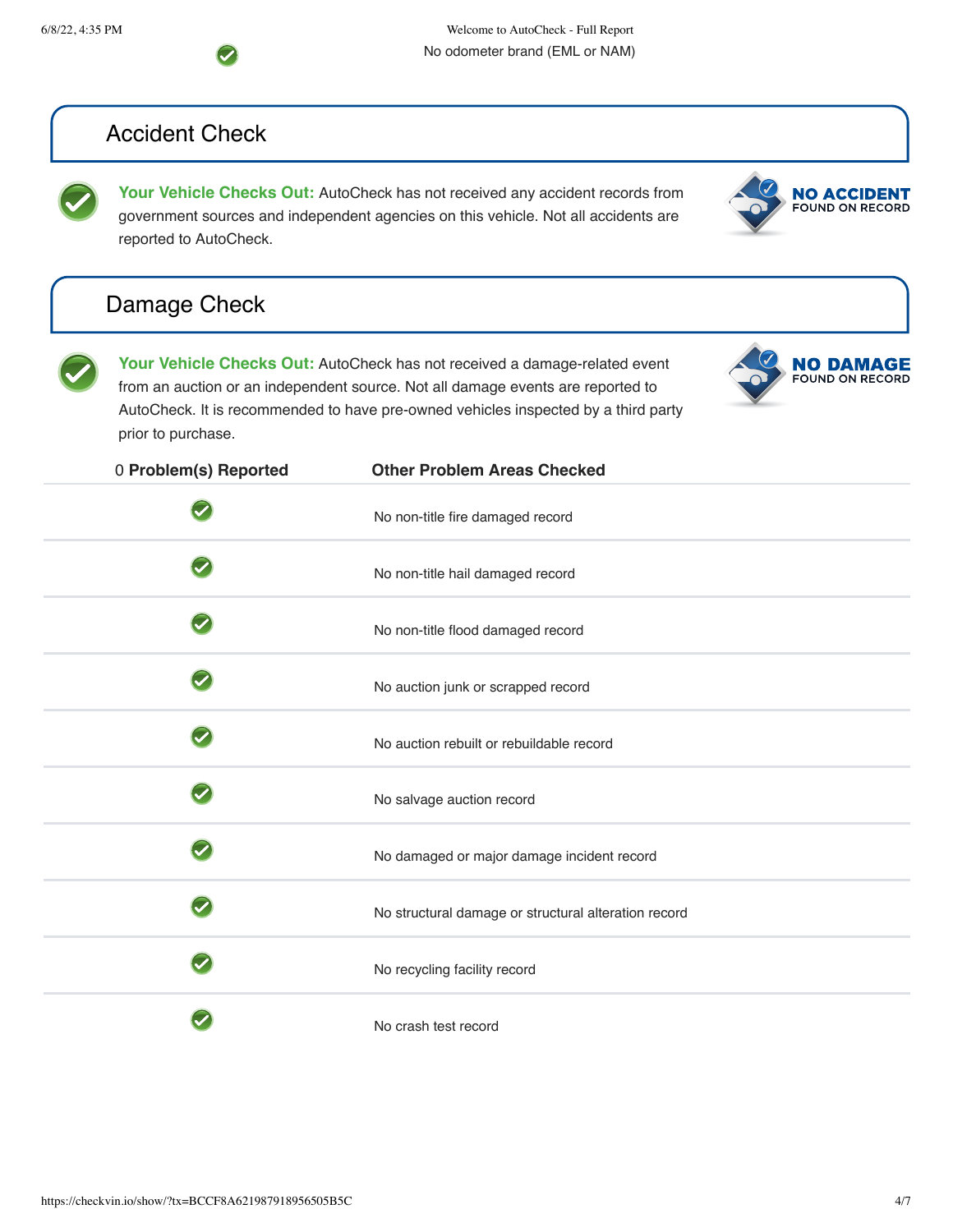# <span id="page-4-0"></span>Other Title Brand And Specific Event Check

**Information Reported:** One or more non-major state title brand(s) and/or additional significant event(s) has been reported to AutoCheck. It is recommended to have pre-owned vehicles inspected by a third party prior to purchase.

| 2 Event(s) Reported  | <b>Vehicle Events Checked</b>                |
|----------------------|----------------------------------------------|
|                      | No Insurance Loss record                     |
|                      | No Titled to an insurance company record     |
| $\blacktriangledown$ | No Auction Lemon/Manufacturer Buyback record |
| $\blacktriangledown$ | No abandoned title record                    |
|                      | No grey market title record                  |
| T                    | Loan/Lien record(s)                          |
|                      | No repossessed record                        |
|                      | No corrected title record                    |
| $\bigcap$            | Duplicate title record                       |
|                      | No theft record(s)                           |

### <span id="page-4-1"></span>Odometer Check

Your Vehicle Checks Out: No odometer brands, rollbacks, rollover or tampering has been reported to AutoCheck from state Division of Motor Vehicles (DMV) or auction sources. AutoCheck also examined the sequence of reported odometer readings to determine if there are any potential discrepancies.



**State title odometer check**



**Auction odometer check**

**Odometer calculation check**

| 0 Problem(s) Reported | <b>Mileage</b> | Date Reported Other |
|-----------------------|----------------|---------------------|
|                       |                | 09/04/2013          |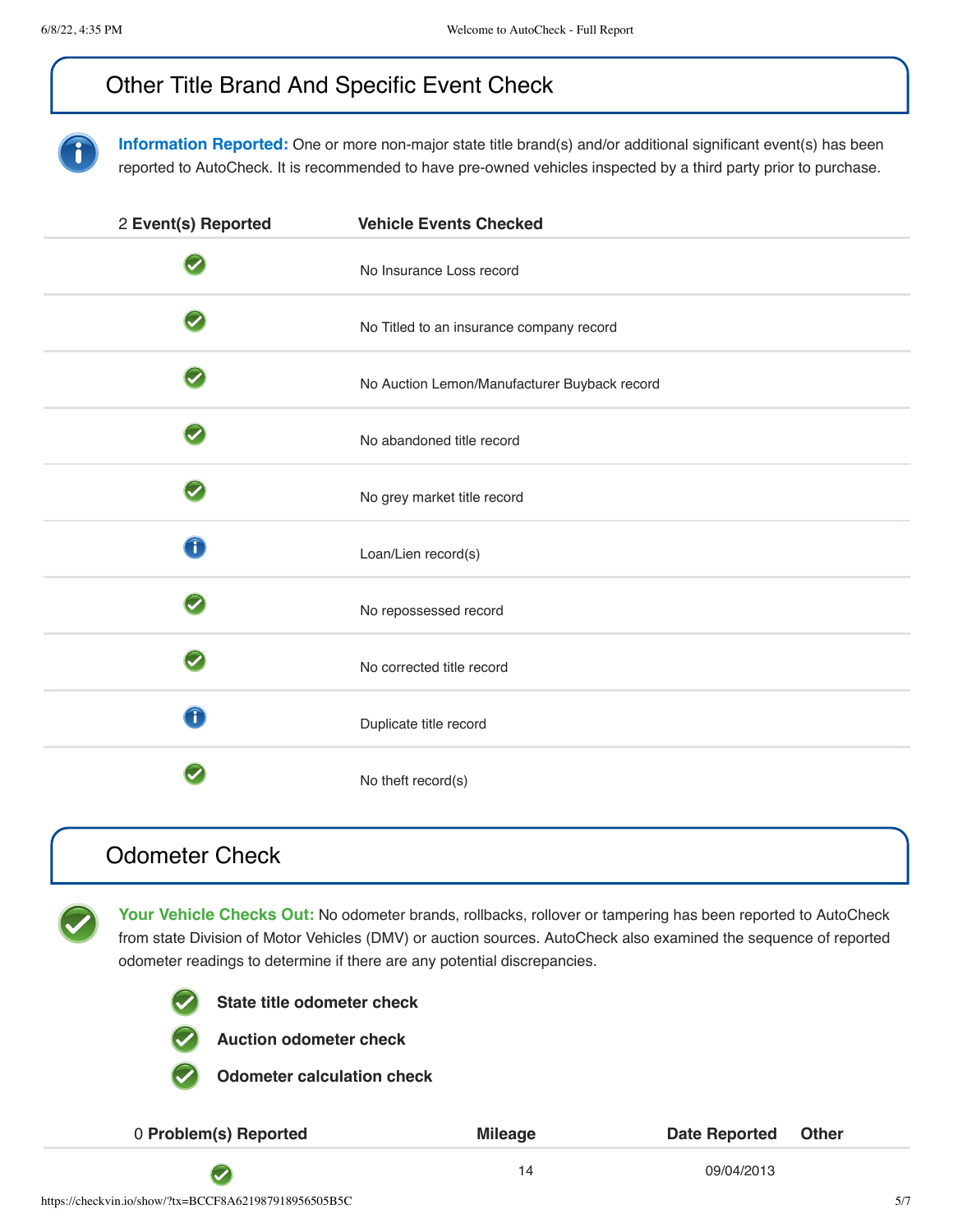$\bullet$ 

38,048 10/12/2016

### <span id="page-5-0"></span>Open Recall Check

**Your Vehicle Checks Out:** AutoCheck found no open recalls reported by the vehicle manufacturer. Not all open recalls are reported to AutoCheck.

# <span id="page-5-1"></span>Service And Repair History Check

**Information Reported:** There have been some service and repair information reported from dealers or service shops.

| <b>Date of Service</b> | Location  | Source                    | <b>Service Type</b>                                               |
|------------------------|-----------|---------------------------|-------------------------------------------------------------------|
| 10/12/2016             | <b>WA</b> | Independent Repair Center | BATTERY SERVICED OR REPLACED<br>MULTIPLE POINT VEHICLE INSPECTION |

Detailed Vehicle History

Below are the historical events for this vehicle listed in chronological order. Any discrepancies will be in bold text.

**Report Run Date:** 06/08/2022 18:35:26 EDT

**Vehicle:** 2014 Mazda Mazda6 i Touring (JM1GJ1V65E1131425)

| <b>Event Date</b> | Location                           | Odometer<br>Reading | <b>Data Source</b>           | <b>Details</b>                                                    |
|-------------------|------------------------------------|---------------------|------------------------------|-------------------------------------------------------------------|
| 08/05/2013        |                                    |                     | Independent Source           | VEHICLE MANUFACTURED AND SHIPPED TO<br><b>DEALER</b>              |
| 09/04/2013        | <b>BATTLE</b><br><b>GROUND, WA</b> | 14                  | Motor Vehicle Dept.          | <b>TITLE(Lien Reported)</b>                                       |
| 09/04/2013        | <b>BATTLE</b><br>GROUND, WA        |                     | Motor Vehicle Dept.          | TITLE(Title #:1324707540)                                         |
| 09/04/2013        | <b>BATTLE</b><br>GROUND, WA        |                     | Motor Vehicle Dept.          | <b>REGISTRATION EVENT/RENEWAL</b>                                 |
| 08/26/2014        | <b>BATTLE</b><br>GROUND, WA        |                     | Motor Vehicle Dept.          | <b>REGISTRATION EVENT/RENEWAL</b>                                 |
| 08/18/2015        | <b>BATTLE</b><br>GROUND, WA        |                     | Motor Vehicle Dept.          | <b>REGISTRATION EVENT/RENEWAL</b>                                 |
| 08/17/2016        | <b>BATTLE</b><br>GROUND, WA        |                     | Motor Vehicle Dept.          | <b>REGISTRATION EVENT/RENEWAL</b>                                 |
| 10/12/2016        | <b>BATTLE</b><br>GROUND, WA        | 38,048              | Independent Repair<br>Center | BATTERY SERVICED OR REPLACED<br>MULTIPLE POINT VEHICLE INSPECTION |